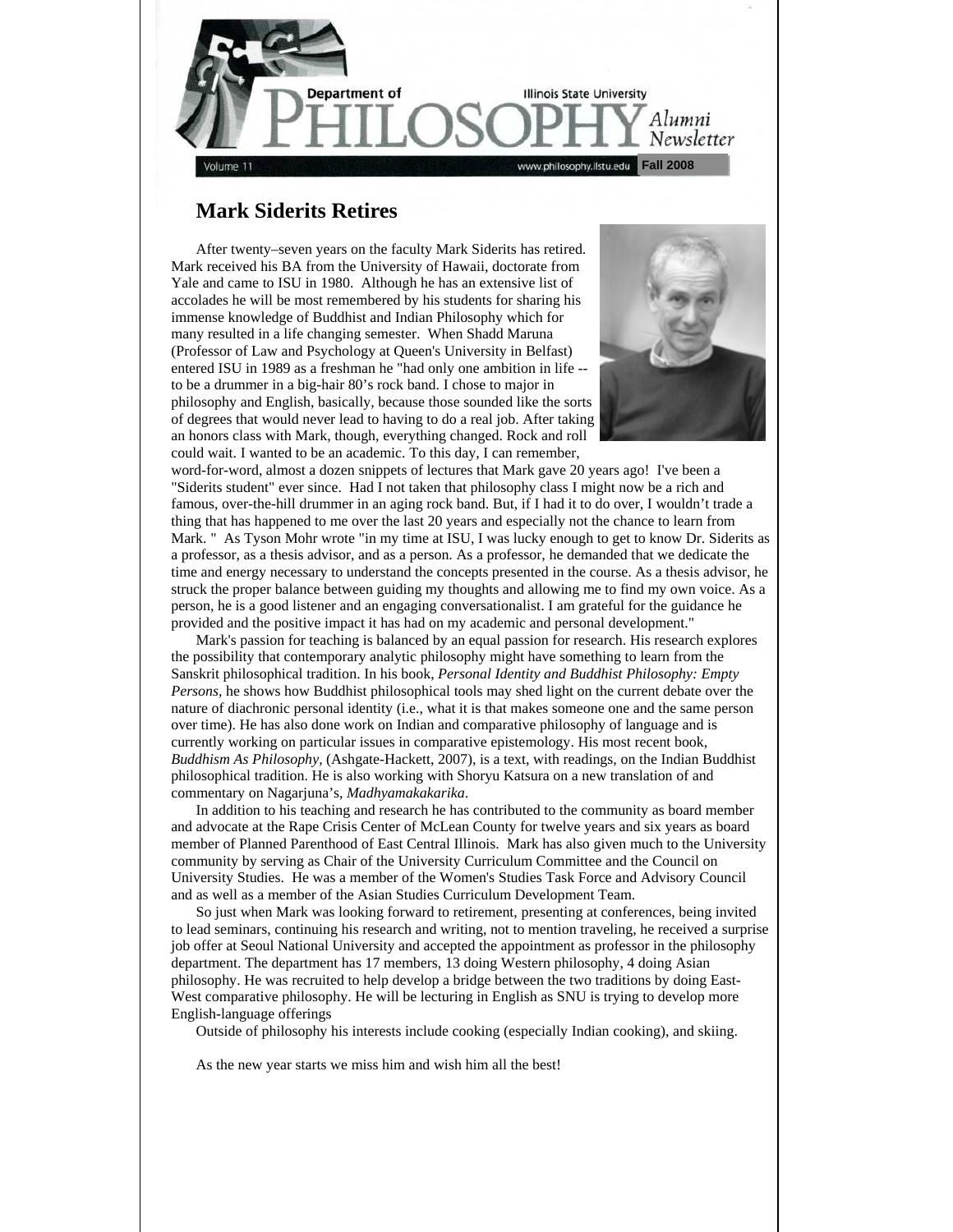

## **News from Normal….**

2008 has been another memorable year in the life of the department. With completion of renovation of the 3rd and 4th floors, we were able to return home to Stevenson Hall. The department office is still on the 4th floor (412) while most of the faculty relocated to newly refurbished offices in a single corridor on the 3rd floor (323). Our 15-month lay over in Turner Hall provided "training" in living close together, so we are optimistic that the new arrangement will enhance faculty interaction. This was a "life and safety" renovation, which removed asbestos and cleaned and repaired the HVAC system. Our quarters also now sport much needed new carpeting and interior paint. Finally, there are plans, pending funding, to replace Stevenson's aging, inefficient windows and exterior doors during the present school year.

Again, we have Iris Baird, our "move coordinator", and Donna Larsen to thank for their extraordinary efforts and effectiveness in organizing our return and following up on lost items and making our quarters more livable than they have been in years.

This year we gave a fond farewell to Professor Mark Siderits who retired after 27 very productive years in the department during which he provided many students with insights into Indian and Buddhist cultures. Mark has decided to spend the next few years teaching at Seoul National University in South Korea where a new crop of his students will enjoy his profound understanding of both Western and Eastern philosophical traditions and his enthusiasm for linking the two.

 Completing a successful search for a new tenure track faculty member, Daniel Breyer joined the department as a new Assistant Professor this year. Daniel completed his PhD at Fordham University with specializations in epistemology and ethics. We had hoped to conduct another search this year, since we still have two tenure lines open, but the state budget did not make that possible and we will have to wait for authorization for a search next year.

Alison Bailey, now Director of the Women's and Gender Studies Program, has co–edited a uniquely comprehensive anthology, *Feminist Philosophy Reader* (McGraw-Hill). David Anderson's long-term cognitive science curriculum development effort, The Mind Project, has entered a new phase with a \$1.3 million five-year grant from the National Institutes of Health to extend the curriculum for pre-college students. Thomas Simon is spending the year in the United Arab Emirates teaching and doing research on Islamic law at Sharjah University. Chris Horvath continues his strong connections with Northwestern University, where he regularly lectures in the Psychology Department on gender issues. Kenton Machina, who retired from full time teaching two years ago but continues to teach specialized courses for the department, has won a \$1/2 million National Science Foundation grant along with his co-investigator Anu Gokhale, aimed at improving students' attitudes towards careers in science and technology.

Several of our students presented papers at conferences in the last year and we have enjoyed colloquium talks by several prominent philosophers and returning alumni.

We added a new scholarship for a rising junior this year, named for Scott Elliott ('84) and funded by the income from his generous recent gift to the department. This raises the total number of annual student awards in philosophy to three.

With the hard work of faculty, alumni and students, we advance the mission of the department. I especially want to thank alumni and friends of the department who have contributed to our Excellence Fund, which is vital to maintaining the quality of our programs. We are always interested in what our alumni have been up to. Please send news you would like to share to Donna Larsen (dclarse@ilstu.edu) and check out our web site (http://www.philosophy.ilstu.edu) for news from the department and other alumni.

All the best! Jim Swindler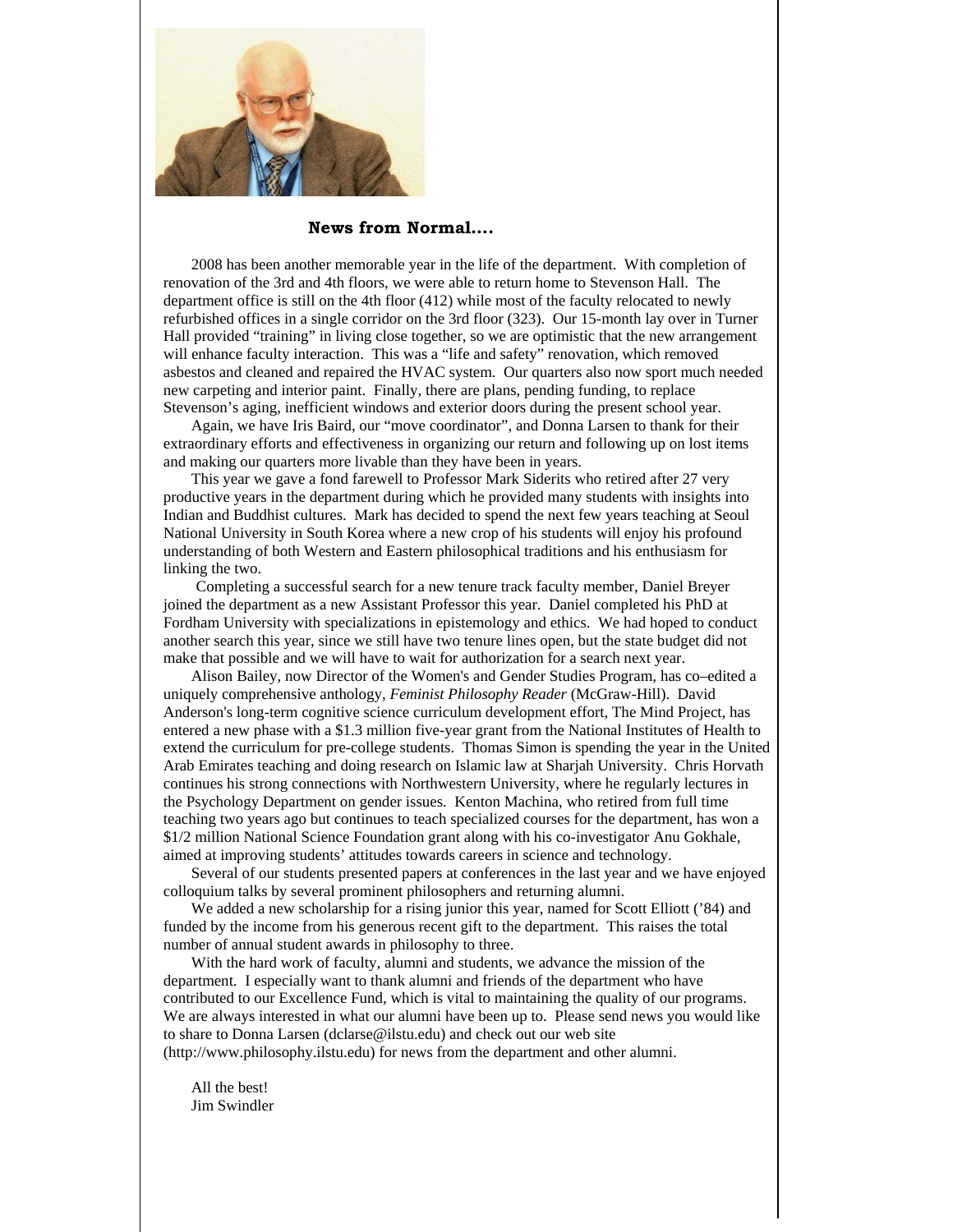

# **Alumni Day 2007 Connecting with the Net-Generation**

 We were honored to have Nancy Slonneger Hancock as our guest for Alumni Day 2007. She graduated from ISU in 1986 and continued her studies in philosophy at the University of Nebraska where she received both her Masters and Doctorate. She is now Associate Professor of Philosophy at Northern Kentucky and Director of the Women's Studies Program. Nancy is Editor of "Logic Notes" and a member of the Board of Trustees for the publication *Teaching Philosophy*; President of the American Association of Philosophy Teachers; and former President of the Kentucky Philosophical Association.

 In a room of Baby Boomer and Generation X professors sitting next to their Net Generation students Nancy presented her paper "Philosophy for the Net Generation: A Conversation". The premise of her talk was how educators (the Baby Boomers and Gen Xers) could connect and make philosophy relevant to this new generation of students (the Net–geners). As background she covered the characteristics of each generation and then focused on the Net Generation who were born between 1977 and 1997. They are defined by technology: the internet, cell phones, laptops, iPods; world changing events: September 11 and Columbine; family: structured, schedule households and helicopter parents with whom they have very close relationships; and a multicultural, global world in which they are comfortable. Because of technology and the fast paced world in which they live, they are accustomed to instant gratification and answers and are not particularly fond of reading books. To the audience made up of a number of former professors, Nancy poses the crucial question "How can we make philosophy less archaic? How can we make it more relevant to this generation?" What followed was conversation about ways philosophy as well as education in general can connect with the "Net–geners." She ended the discussion by saying that her advice to educators would be to first of all be aware of the difference in how incoming generations learn. Second, is to think about how their particular subject matter can be meaningful to that group of thinkers.

 No doubt it felt strange to Nancy to be on the other side of the podium from her former professors as a colleague rather than a student!

# **Mind Project update**

This year The Mind Project, as part of a 5-year NIH grant, completed two virtual lab experiences to introduce middle school, high school and college students to cutting edge developments in neuroscience. Students become brain surgeons in one lab and neurobiologists studying the effects of cocaine on the brain in another. To explore the labs yourself visit our website (http://www.mind.ilstu.edu ) and click on the K-12 Initiative.

#### **Kenton Machina and Anu Gokhale Receive NSF Grant**

Kenton Machina and Technology Professor Anu Gokhale are the recipients of a \$474,000 three-year National Science Foundation (NSF) grant to increase the number of students, especially women, African-Americans and Hispanics, in computing majors.

They will target a finite mathematics course to encourage students to participate in activities showing how mathematics connects with real-life computing in a wide range of occupations. Computing professionals, including women and under-represented minorities from such fields, will interact with students outside of the classroom, detailing their professional lives and their reliance on mathematics to solve real-life problems.

"We hope the project will result not only in more female and minority students in computing majors, but also more student engagement in finite mathematics as well as better articulation between the mathematics course and computing courses," said Machina. "It is also possible that the project will develop more student interest in the Mind Project in cognitive science, also developed with NSF support and deeply connected to computing."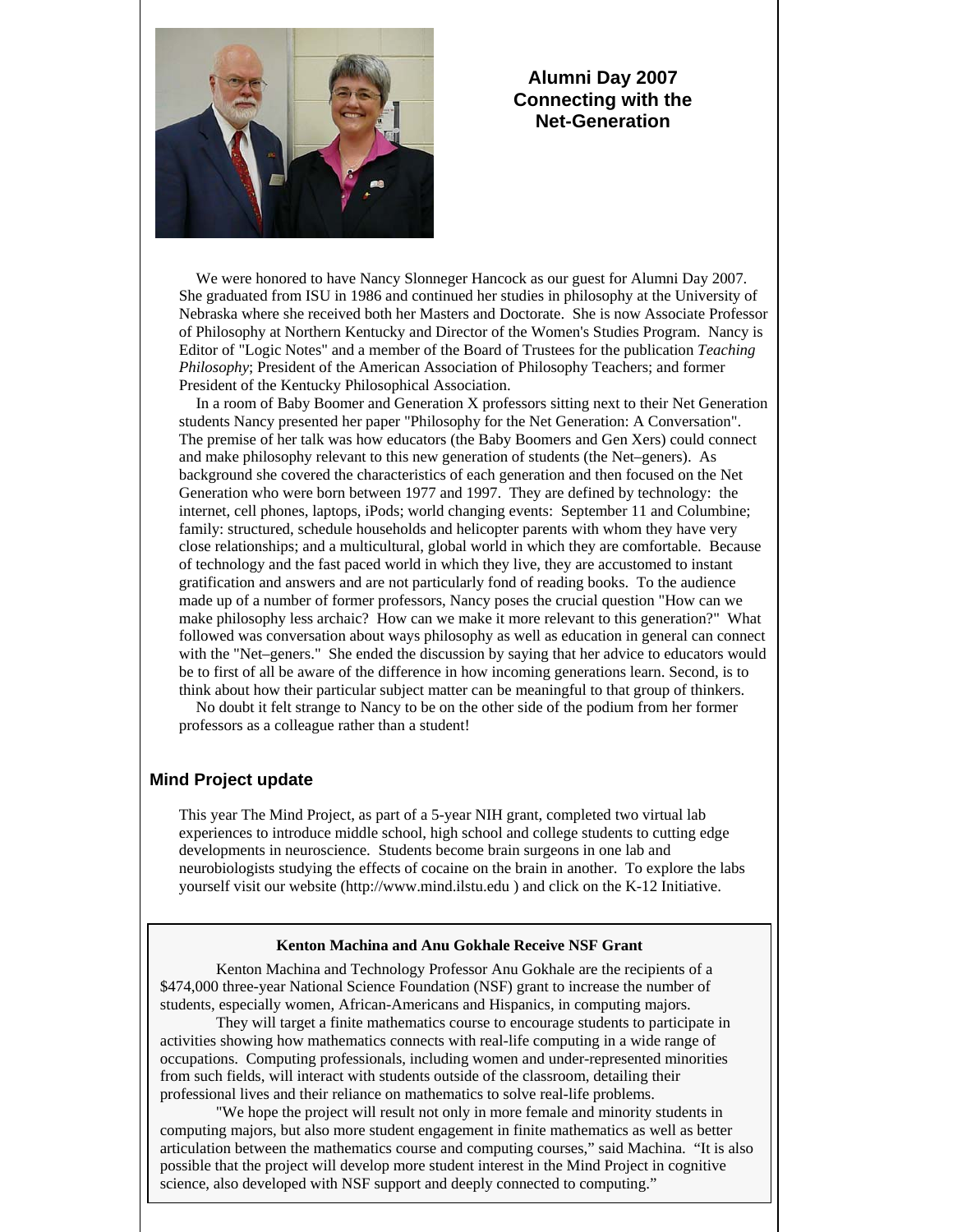# **Faculty awards publications, and presentations**

#### **David Anderson**

Presented "Saving the Epistemic Without Losing the World" to the "Institute for Frontier Areas of Psychology" in Frieburg, Germany, October, 2007.

Participated in the "14th Herbstakademie on Theory in Cognitive Neuroscience" in Wildbad Kreuth (Bavaria), Germany, October, 2007.

## **Alison Bailey**

*Feminist Philosophy Reader,* ed. Alison Bailey, Chris Cuomo, McGraw-Hill, 2007.

Editorial in the *APA Newsletter on Feminism and Philosophy*, available on line at http://www.apa.udel.edu/apa/publications/newsletters/v07n2/Feminism/Feminism.pdf

## **Harry Deutsch**

"Relative Identity", revised, posted on the *The Stanford Encyclopedia of Philosophy,* November, 2007.

Review of Jeffrey C. King's *The Nature and Structure of Content* in *Notre Dame Philosophical Reviews*, available on line at http://ndpr.nd.edu/review.cfm?id=13165

#### **Thomas Simon**

The Laws of Genocide: Prescriptions for a Just World, Greenwood Press (Praeger Security International), 2008. This completes his trilogy on the treatment of minorities and vulnerable groups.

#### **Todd Stewart**

"Justification-Affording Arguments and Corresponding Conditionals" presented at the Illinois Philosophical Association Annual meeting, SIU-Edwardsville, November, 2007.

Elected Secretary/Treasurer of the Illinois Philosophical Association for 2007–2008.

#### **Jim Swindler**

Presented "Rationalist Grounds for Pragmatist Democracy" at the 3rd International Athens Institute for Education and Research Philosophy Conference in Athens, Greece, May 2008.

Presented "Autonomy, the Democratic Attitude and Social Change" at the 6th international conference on Collective Intentionality at the University of California-Berkeley, July, 2008.

Presented "Justifying Social Change" at the 25th North American Society for Social Philosophy International Social Philosophy conference in Portland, Oregon, July, 2008.

#### **Student News**

**Andrew Higgins** was awarded Most Outstanding Conference Submission for his paper *Appraising Intelligent Design* which he presented at the SIUE undergrad conference in October, 2007.

**Richard Archer** was invited to present his paper *Examining Aristotle's "Mean Relative to Us"* at the Truman State Philosophy Conference 2007.

#### **2008 Outstanding Senior – Departmental Award**

**Andrew Higgins Bradley Roepke** 

**2008 Scott M. Elliott Philosophy Scholarship for the Outstanding Rising Junior** 

**Jonathan Moore** 

**2008 Kenneth and Marilyn Kennard Scholarship for the Outstanding Rising Senior** 

**Joseph Kinzer**